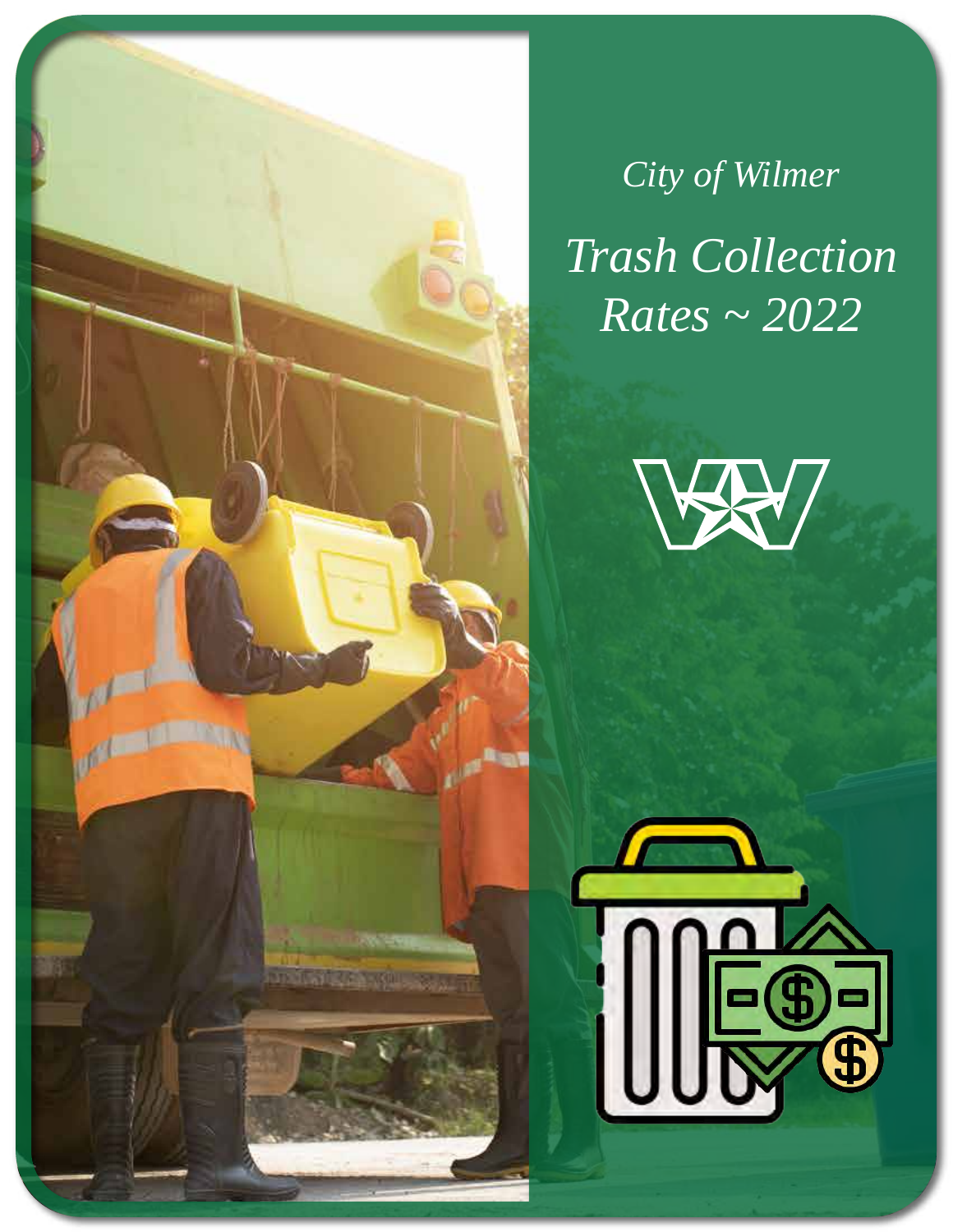#### **City of Wilmer**  $7/1/2022$ FOR THE CUSTOMER TAB **RESIDENTIAL RATES (Includes Franchise Fee)** 2x/week ASL Residential Garbage - 96 Gallon Cart \$16.68  $$5.75$

| Rate 5 (Please Describe) | N/A      |                                         |
|--------------------------|----------|-----------------------------------------|
| At Your Door (HHW)       | \$1.38   | Household Hazardous Waste Collection    |
| Brush & Bulk (Curbside)  | Included | $\mid$ 1x/month (4-yard limit per home) |

### **COMMERCIAL HAND COLLECT (Includes Franchise Fee)**

|                              | <b>IXWK</b> | ZXWK    |
|------------------------------|-------------|---------|
| Hand-PU (1-5 Bags)           | \$40.26     | \$63.27 |
| Hand-PU (6-10 Barts)         | N/A         | N/A     |
| Poly Cart-PU (1 Toter)       | N/A         | N/A     |
| Poly Cart-PU (2 Toter)       | N/A         | N/A     |
| Poly Cart-PU (3 toters)      | N/A         | N/A     |
| <b>Recycling Purphicidi)</b> | N/A         | N/A     |

**Residential Rates** 

**Extra Trash Cart** 

÷

# **COMMERCIAL RATES (Does NOT Include Franchise Fee)**

|                                                |             |             |                                                                           | <b>FREQUENCY PER WEEK</b> |             |             |      |                 |
|------------------------------------------------|-------------|-------------|---------------------------------------------------------------------------|---------------------------|-------------|-------------|------|-----------------|
| <b>Container Size / Type</b>                   | <b>1XWK</b> | <b>2XWK</b> | <b>3XWK</b>                                                               | <b>4XWK</b>               | <b>5XWK</b> | <b>6XWK</b> | 7XWK | <b>EXTRA PU</b> |
| 2 Yard FEL Container                           | \$47.71     | \$95.43     | \$143.16                                                                  | N/A                       | N/A         | N/A         | N/A  | \$28.76         |
| <b>3 Yard FEL Container</b>                    | \$71.57     | \$143.14    | \$214.73                                                                  | \$286.30                  | \$357.87    | \$429.44    | N/A  | \$40.26         |
| 4 Yard FEL Container                           | \$95.43     | \$190.87    | \$286.30                                                                  | \$357.87                  | \$477.16    | \$561.09    | N/A  | \$51.76         |
| <b>6 Yard FEL Container</b>                    | \$143.14    | \$286.30    | \$357.87                                                                  | \$477.16                  | \$561.09    | \$715.74    | N/A  | \$63.27         |
| 8-Yard FEL Container                           | \$190.87    | \$381.73    | \$572.60                                                                  | \$728.95                  | \$954.33    | \$1,145.18  | N/A  | \$74.77         |
| 10 Yard FEL Container                          | N/A         | N/A         | N/A                                                                       | N/A                       | N/A         | N/A         | N/A  | N/A             |
|                                                |             |             | See Other Charges Or Notes Below                                          |                           |             |             |      |                 |
| <b>Delivery</b>                                | \$51.76     |             |                                                                           |                           |             |             |      |                 |
| <b>Lock Bar, MONTHLY</b>                       | \$11.50     |             |                                                                           |                           |             |             |      |                 |
| <b>Casters MONTHLY</b>                         | \$11.50     |             |                                                                           |                           |             |             |      |                 |
| <b>Redelivery Charge for non</b><br>payment ** | \$51.76     |             |                                                                           |                           |             |             |      |                 |
| <b>Snapshot Charge</b>                         | Non-Exempt  |             |                                                                           |                           |             |             |      |                 |
| <b>TEMPORARY SERVICE</b>                       |             |             |                                                                           |                           |             |             |      |                 |
| 6 Yard Temp ***                                | N/A         |             |                                                                           |                           |             |             |      |                 |
| 8 Yard Temp ***                                | N/A         |             | *** Temporary Service includes delivery, rental and removal, and disposal |                           |             |             |      |                 |
|                                                |             |             | <b>COMMERCIAL FRONT LOAD COMPACTORS* (Does NOT Include Franchise Fee)</b> |                           |             |             |      |                 |
| Size                                           | 1x          | 2x          | 3x                                                                        | 4x                        | 5x          | 6x          | 7x   | <b>XPU</b>      |
| 2 Yard FEL Compactor                           | N/A         | N/A         | N/A                                                                       | N/A                       | N/A         | N/A         | N/A  | N/A             |
| 3 Yard FEL Compactor                           | N/A         | N/A         | N/A                                                                       | N/A                       | N/A         | N/A         | N/A  | N/A             |
| 4 Yard FEL Compactor                           | N/A         | N/A         | N/A                                                                       | N/A                       | N/A         | N/A         | N/A  | N/A             |
| 6 Yard FEL Compactor                           | N/A         | N/A         | N/A                                                                       | N/A                       | N/A         | N/A         | N/A  | N/A             |
| 8 Yard FEL Compactor                           | N/A         | N/A         | N/A                                                                       | N/A                       | N/A         | N/A         | N/A  | N/A             |
| 10 Yard FEL Compactor                          | N/A         | N/A         | N/A                                                                       | N/A                       | N/A         | N/A         | N/A  | N/A             |
|                                                |             |             | See Other Charges Or Notes Below                                          |                           |             |             |      |                 |
| <b>Delivery</b>                                | \$51.76     |             | *Compactor Rate Does Not Include Rental (Choose one and delete the other) |                           |             |             |      |                 |
| Lock Bar, MONTHLY                              | N/A         |             | *Compactor Rate Includes Rental                                           |                           |             |             |      |                 |
| <b>Casters</b>                                 | N/A         |             |                                                                           |                           |             |             |      |                 |
| <b>Redelivery Fee for non</b><br>payment       | N/A         |             |                                                                           |                           |             |             |      |                 |
| <b>Gate or Enclosure Fee</b>                   | N/A         |             |                                                                           |                           |             |             |      |                 |
| <b>Snapshot Charge</b>                         | Non-Exempt  |             |                                                                           |                           |             |             |      |                 |
| <b>Additional Charge</b>                       | N/A         |             |                                                                           |                           |             |             |      |                 |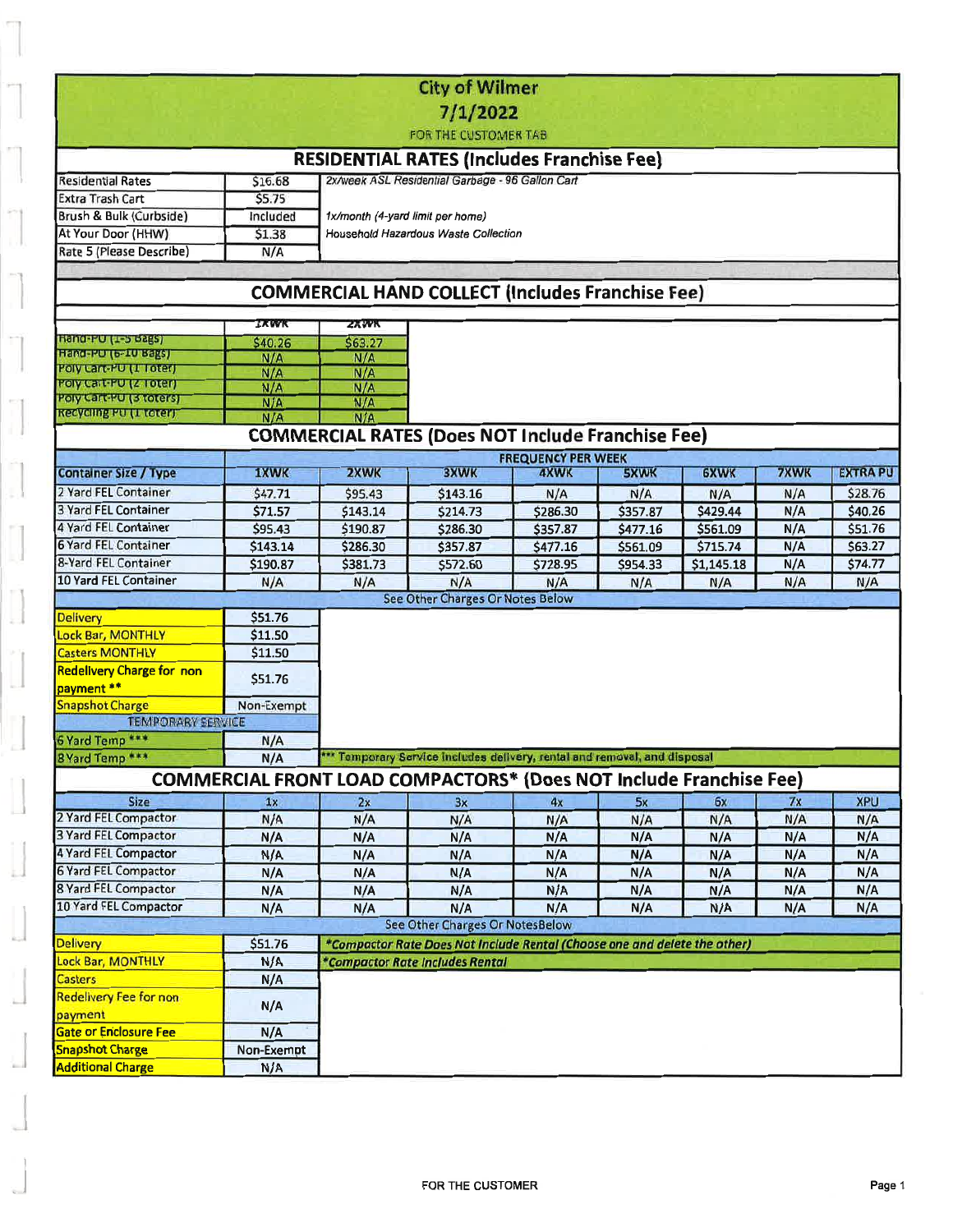| <b>Size</b>                                                                                                                                                                                                                   | 1x                                     | 2x                                     | 3x                                                     | 4x                                            | 5x                           | 6x                                 | 7x  | <b>XPU</b> |
|-------------------------------------------------------------------------------------------------------------------------------------------------------------------------------------------------------------------------------|----------------------------------------|----------------------------------------|--------------------------------------------------------|-----------------------------------------------|------------------------------|------------------------------------|-----|------------|
| 2 Yard FEL Container                                                                                                                                                                                                          | N/A                                    | N/A                                    | N/A                                                    | N/A                                           | N/A                          | N/A                                | N/A | N/A        |
| 3 Yard FEL Container                                                                                                                                                                                                          | N/A                                    | N/A                                    | N/A                                                    | N/A                                           | N/A                          | N/A                                | N/A | N/A        |
| 4 Yard FEL Container                                                                                                                                                                                                          | N/A                                    | N/A                                    | N/A                                                    | N/A                                           | N/A                          | N/A                                | N/A | N/A        |
| 6 Yard FEL (Cardboard)                                                                                                                                                                                                        | \$120.78                               | \$212.81                               | N/A                                                    | N/A                                           | N/A                          | N/A                                | N/A | \$143.79   |
| 8 Yard FEL Cardboard                                                                                                                                                                                                          | \$143.79                               | \$276.07                               | N/A                                                    | N/A                                           | N/A                          | N/A                                | N/A | \$172.55   |
|                                                                                                                                                                                                                               |                                        |                                        | See Other ChargesOr Notes Below                        |                                               |                              |                                    |     |            |
| <b>Delivery</b>                                                                                                                                                                                                               | \$51.76                                |                                        |                                                        |                                               |                              |                                    |     |            |
| Lock Bar, MONTHLY                                                                                                                                                                                                             | \$11.50                                |                                        |                                                        |                                               |                              |                                    |     |            |
| <b>Casters MONTHLY</b>                                                                                                                                                                                                        | \$11.50                                |                                        |                                                        |                                               |                              |                                    |     |            |
| <b>Redelivery Fee for non</b><br>payment                                                                                                                                                                                      | \$51.76                                |                                        |                                                        |                                               |                              |                                    |     |            |
| <b>Gate or Enclosure Fee</b>                                                                                                                                                                                                  | N/A                                    |                                        |                                                        |                                               |                              |                                    |     |            |
| <b>Snapshot Charge</b>                                                                                                                                                                                                        | Non-Exempt                             |                                        |                                                        |                                               |                              |                                    |     |            |
| <b>Additional Charge</b>                                                                                                                                                                                                      | N/A                                    |                                        |                                                        |                                               |                              |                                    |     |            |
|                                                                                                                                                                                                                               |                                        |                                        | <b>ROLL-OFF RATES (Does NOT Include Franchise Fee)</b> |                                               |                              |                                    |     |            |
| <b>Container Size / Type</b>                                                                                                                                                                                                  | <b>Delivery Rate</b>                   | <b>Rental Rate</b>                     | <b>BY Month or Day</b><br>Rate                         | Hauling<br><b>Charge (Per</b><br>Pull + Disp) | <b>Haul Rate per</b><br>Pull | <b>Disposal</b><br>Rate per<br>ton |     |            |
| 20 Yard (Open-Top)                                                                                                                                                                                                            | \$130.03                               | \$3.45                                 | Day                                                    | \$544.09                                      | N/A                          | N/A                                |     |            |
|                                                                                                                                                                                                                               | N/A                                    | N/A                                    | N/A                                                    | N/A                                           | N/A                          | N/A                                |     |            |
|                                                                                                                                                                                                                               |                                        |                                        |                                                        |                                               |                              |                                    |     |            |
|                                                                                                                                                                                                                               |                                        |                                        | Day                                                    |                                               |                              | N/A                                |     |            |
|                                                                                                                                                                                                                               | \$130.03                               | \$3.45                                 | Dav                                                    | \$655.67                                      | N/A                          |                                    |     |            |
|                                                                                                                                                                                                                               | \$130.03<br><b>NEGOTIATED</b>          | \$3.45<br><b>NEGOTIATED</b>            | Month                                                  | \$768.40<br>\$583.24                          | N/A<br>N/A                   | N/A<br>N/A                         |     |            |
|                                                                                                                                                                                                                               |                                        |                                        | Month                                                  |                                               |                              | N/A                                |     |            |
|                                                                                                                                                                                                                               | <b>NEGOTIATED</b><br><b>NEGOTIATED</b> | <b>NEGOTIATED</b><br><b>NEGOTIATED</b> | <b>Month</b>                                           | \$583.24<br>\$583.24                          | N/A                          | N/A                                |     |            |
|                                                                                                                                                                                                                               | <b>NEGOTIATED</b>                      | <b>NEGOTIATED</b>                      | <b>Month</b>                                           | \$600.89                                      | N/A<br>N/A                   | N/A                                |     |            |
|                                                                                                                                                                                                                               |                                        | <b>NEGOTIATED</b>                      | Month                                                  | \$658.57                                      |                              |                                    |     |            |
|                                                                                                                                                                                                                               | <b>NEGOTIATED</b><br><b>NEGOTIATED</b> | <b>NEGOTIATED</b>                      | Month                                                  | \$658.57                                      | N/A                          | N/A<br>N/A                         |     |            |
| 25 Yard (Open-Top)<br>30 Yard (Open-Top)<br>40 Yard (Open-Top)<br>30 Yard (Compactor)<br>33 Yard (Compactor)<br>34 Yard (Compactor)<br>35 Yard (Compactor)<br>40 Yard (Compactor)<br>42 Yard (Compactor)<br>TRIP CHARGE RATE: |                                        |                                        | N/A                                                    |                                               | N/A                          |                                    |     |            |
|                                                                                                                                                                                                                               |                                        |                                        | <b>NOTES / FREE SERVICES</b>                           |                                               |                              |                                    |     |            |

 $\overline{\mathbb{C}}$ 

 $\tilde{\mathcal{D}}$ 

 $\overline{a}$ g)

 $\bar{\nu}^{\pm}$ 

 $\bar{\tau}$ 

ř

 $\overline{\phantom{a}}$ 

 $\mathbb{R}^n$ Ы

m

ţ.

L

IJ

u

V.

u.